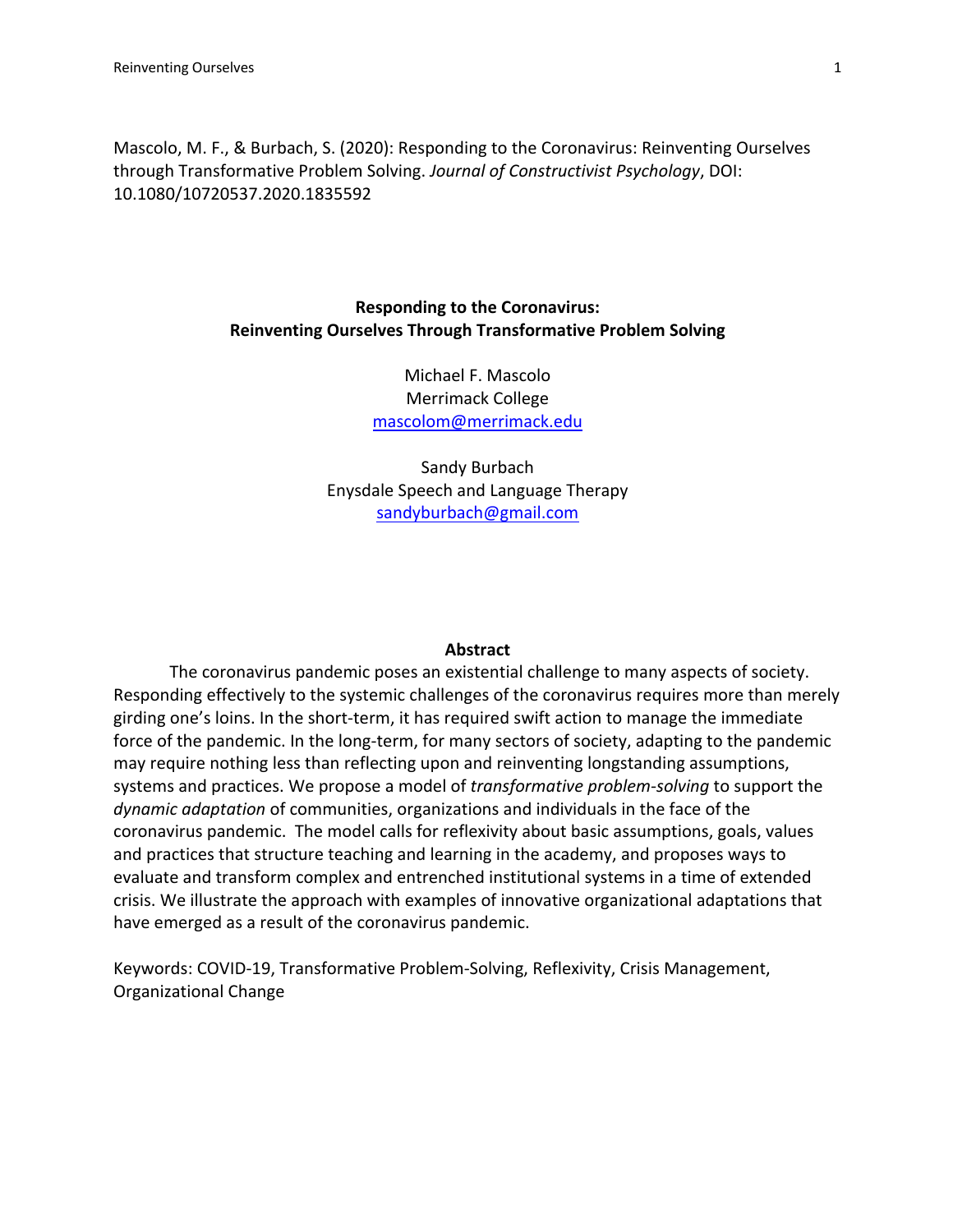Constructivism is the idea that the meanings that frame our action in the world are actively created rather than innately given or externally imposed. While we are not free to construe the world in just any way, any event is open to multiple possible interpretations. According to Kelly (1955), "all of our present interpretations of the universe are subject to revision or replacement" (p. 15). For Kelly, it is when our interpretations of the world *fail* – when they no longer allow us to organize our understanding of ourselves in relation to the world – that it becomes necessary to change them. We are, arguably, entering a time in which many assumptions about the nature of our worlds are ripe for revision.

The coronavirus pandemic has threatened basic structures of everyday life and the effects are being felt at every level of society. While governments are trying to find a balance between potentially repeated cycles of "Respond, Recover and Thrive" (Deloitte, 2020a, 2020b, 2020c), the same reactions to this emergent change are being played out on personal, familial, community and organizational levels. Emergent change, is by definition, unplanned and successful navigation requires a sensitivity to local contingencies and the ability to experiment, learn and make new sense of real-time exigencies (Burnes, 2009).

The pandemic has exposed longstanding problems related to the sustainability of many existing social institutions. It is tempting to believe that problems of sustainability are technical ones, that can be resolved by merely technical means. However, while technological innovation will be necessary, our current crises raise questions about the core values that structure individual and collective life. What values, beliefs and practices are being challenged by the pandemic? What values are worth preserving? Which should be discarded? How can we reinvent ourselves in ways that are both life-affirming and sustainable? Solutions we find now need to be fit for purpose for the future.

In what follows, we examine how constructivist thinking can help individuals, organizations and other collectives as they seek to adapt to the threats<sup>1</sup> of the coronavirus and other potential existential crises. This can be done through the process of *transformative problem solving*. Transformative problem solving is a holistic, systemic and reflexive process of rethinking and restructuring core values, beliefs, and practices in light of systemic threats (Mascolo, 2020a). Grounded in Kelly's (1955) experience cycle, transformative problem solving is a general process that can be applied to systemic problems at any level of social organization. We illustrate the process of transformative problem solving in the context of how a group of families responded to the problem of educating their children in the context of the coronavirus shutdown. We then discuss the applicability of transformative problem-solving at broader levels of social organization.

# **Adaptive Transformation in a Time of Crisis**

Adapting to existential crises often requires re-inventing and reconstructing fundamental ways of relating to our worlds. In what follows, we outline a holistic model of transformative problem-solving during times of crisis. The model is organized around three key principles.

<sup>&</sup>lt;sup>1</sup> In this paper, we use the term "threat" in its conventional sense to refer the possibility than an event can produce damage to some desired state of affairs. This definition is consistent with Kelly's (1955) psychological conception of threat as the awareness of comprehensive and imminent change in an individual's core constructs.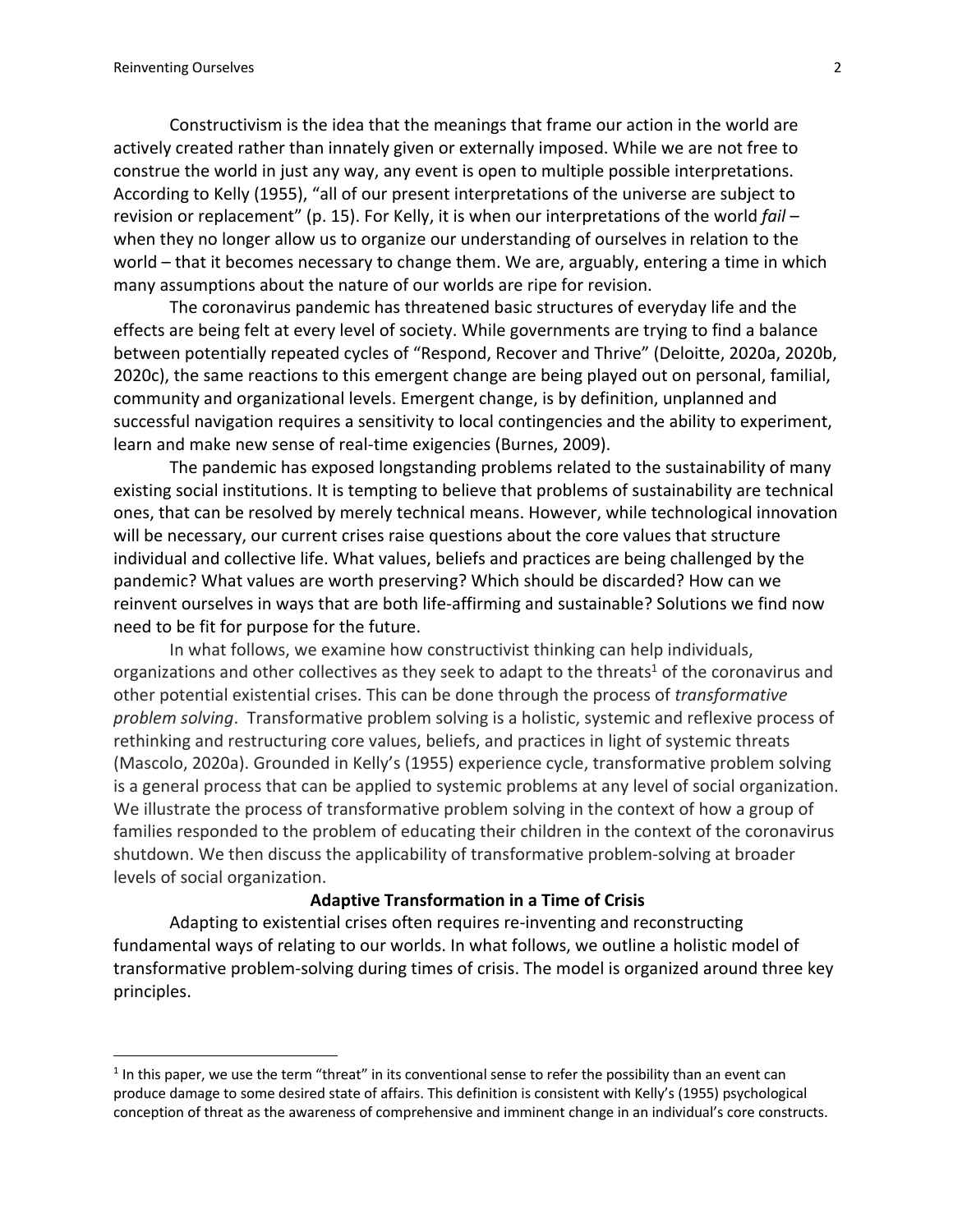First, transformative problem solving is a *continuous process* rather than a singular event (Fogel, 1993). As process, transformative problem-solving occurs over time and continuously adjusts to shifting circumstances (Carmeli et al., 2014; Eriksen, 2008; Lin et al., 2006; Kegan & Lahey, 2016). Continuous monitoring of feedback to novel interventions is central to the process of transformative problem-solving.

Second, transformative problem-solving is founded upon *reflexivity* (Carmeli et al., 2014; Eriksen, 2008). *Reflexivity* refers to the process of reflecting upon the assumptions, beliefs and values that structure what we do. The practice of reflexivity functions to orient people toward fundamental, tacit and often unquestioned beliefs that structure the functioning of an organization. This requires exposing and questioning time-honored assumptions, values and practices that may be experienced as sacrosanct. The more foundational such beliefs, the more implicit and unarticulated they may be. It is precisely the failure of assumptive frameworks to accommodate to novel circumstances that brings them into awareness.

Third, transformative problem-solving focuses on the *holistic coordination of multiple needs* through the systemic transformation of existing systems and resources (Kegan & Lahey, 2016). Crises do not simply create local problems; they pose threats to the systemic integrity of any given organization. Adaptation requires a capacity not only to represent multiple problems simultaneously, but also an understanding of how emergent problems *affect each other* within the context of the larger system.

Systemic problems require the flexible coordination of multiple constituencies and stakeholders, in order to produce systematic solutions. Thus, it follows that the important moments in the process of adaptive transformation are not necessarily the invention of novel solutions to particular problems, but instead, the process of continuously and reflexively monitoring feedback from solutions and their relevance to the organization's adaptive system of assumptions, goals, values and practices. Adaptive transformation thus requires both continuous adaptive re-construal of situations, in combination with concurrent adaptive actions.

### **Transformative Problem-Solving: The Process**

Transformative problem-solving proceeds as an iterative series of loosely-organized phases that evolve dynamically over time, as depicted in Figure 1. These include (a) *encountering the threat*, (b) *coordinating a leadership process*; (c) *constructing a systemic problem-solving space*; (d) *constructing possible solutions through constructive dilation and constriction*; and (e) *synthesizing and implementing a systemic solution*. These steps evolve continuously and function in the service of resolving the initial threat. The process should not be seen as linear; as one moves through the process, it is often necessary to engage in backward transitions to reexamine prior phases and steps before moving forward again to later phases.

To the extent that a crisis challenges longstanding goals, beliefs and practices, the practice of *reflexivity* is necessary in order to identify the ways in which existing assumptions, values and beliefs influence the creation of the crisis, obstruct attempts to resolve it, or open up novel ways of resolving the crisis. The importance of reflexivity cannot be understated. In the context of a crisis, it is often difficult to overcome the inertia of maintaining existing assumptions and beliefs about the functioning of any given social system. Reflexivity calls on us to attend closely the discomfiting experiences that a given threat engenders in us. Our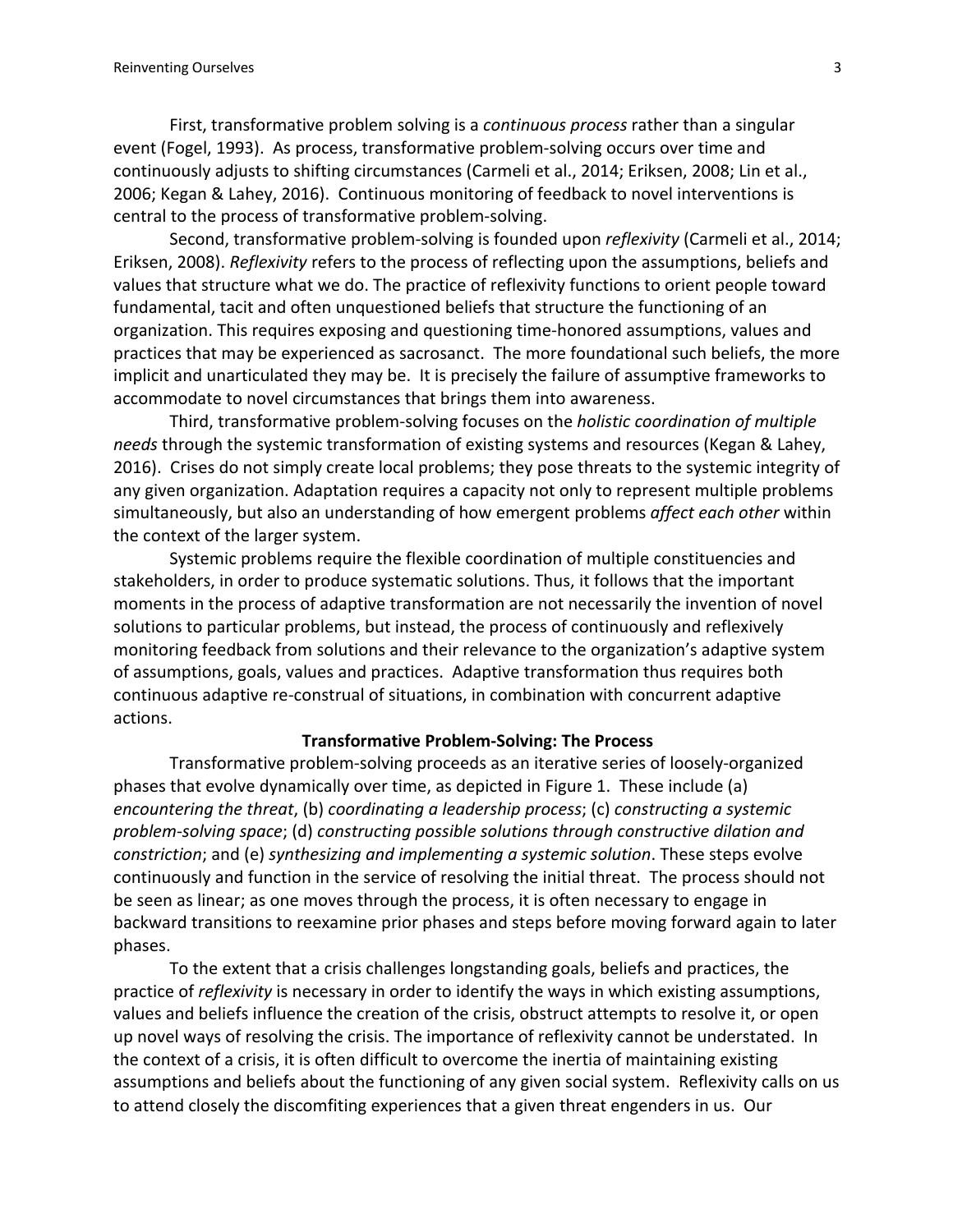reflective awareness of what is being threatened provides us with clues about what assumptions, values and practices may need to change in order to adapt to the threat. As shown in Figure 1, the process of collaboratively reflecting upon the implicit and explicit assumptions, beliefs and values occurs continuously at each step of responding to a threat.

# **Phase 1: Encountering a Threat**

The process of transformative problem solving begins with the registration of some systematic *threat*, such as the COVID-19 virus. In this paper, we differentiate between the concepts of threat, crisis, and existential crisis. A threat simply consists of the awareness that persons or events are likely to bring about damage to some desired state of affairs. A crisis consists of the state of encountering and addressing the actual or impending damage produced by such a threat. An existential crisis is one that has implications for the continued existence of the state of affairs under threat.

The question of what constitutes an emerging threat is sometimes difficult. In the context of the coronavirus, for example, while epidemiologists long predicted that a pandemic could occur, it took time for the virus to be properly assessed as a legitimate threat. This had little to do with availability of knowledge or technical acumen; it had more to do with social, political and even emotional reactions to the fact of the virus. Official bodies varied in their reactions to the virus. Some immediately acknowledged its dangers; others appear to have either intentionally or unintentionally understated the scope of the virus threat – perhaps out of fear of being unable to manage public reaction or a desire to maintain systemic constructs around reputation and power. Reflexivity and openness are necessary in order to keep such reactions in check. However, this assumes that openness, fluidity and the ability to operate in unpredictable circumstances has been built into systems to counter our natural resistance to change (Ford et al., 2002). In reality, the Home Education Project discussed below is illustrative of the range of responses to COVID-19 engendered change encountered in many contexts. Many have suggested that resistance to change in the United States and United Kingdom resulted in policies that led to the rapid spread of the virus and a considerable loss of life. **Phase 2: Coordinating a Leadership Process**

As the threat moves toward a crisis, it is necessary to mobilize people and resources in order to confront it. There are many ways of organizing groups in the context of a threat. Typically, there is a need for some sort form of leadership among the group. A leadership system may already exist or emerge dynamically from the constituents themselves. Regardless of its origins, autocratic or top-down leadership styles run the risks of cutting off alternative voices from those who hold different forms of expertise. Laissez-faire approaches run the risk of an uncoordinated response to the crisis, leading to multiple diverse attempts at resolution that are at cross-purposes to each other. In a democratic society, it is typically helpful if communication with the community is *compassionate*, *collaborative, authentic, authoritative, informative and inviting* (Carmeli et al., 2014; McNaughtan et al., 2019; Perlmutter, 2018). Regardless of the form of organization, there is a need for leaders to foster a sense of *urgency* among stakeholders and other members of a community (Kotter, 2008) that paves the way for collaborative inclusion and collective action.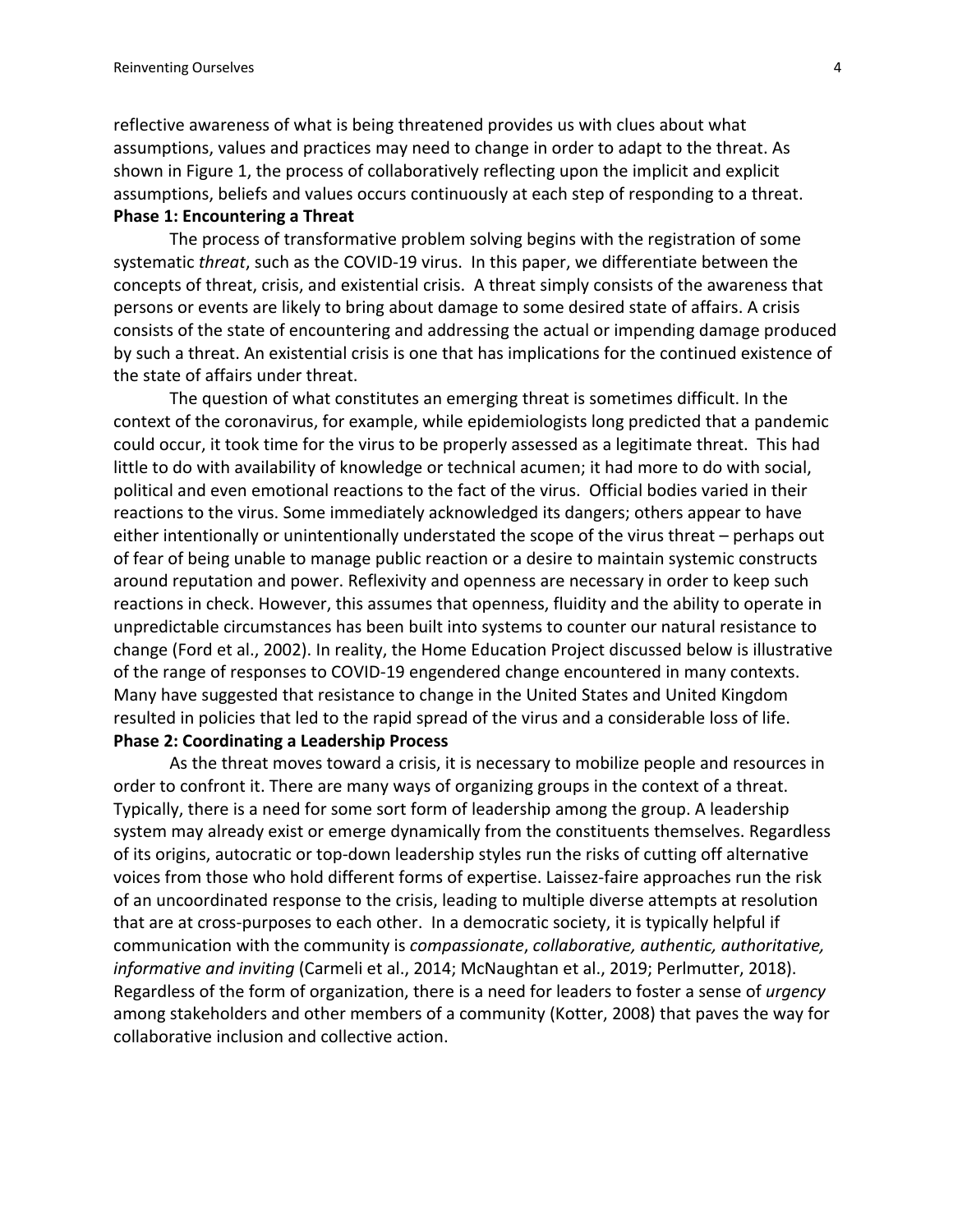

**Figure 1. The Process of Transformative Problem Solving**

#### **Phase 3: Constructing a Systemic Problem Space**

Any threat – especially one that occurs in the context of an existential threat, can be understood as a kind of adaptive conflict. Because existing conditions are subject to dynamic fluctuations and nonlinear change, the process of representing the nature of the problem and threat must be ongoing and flexible. The process of problem solving begins with an immediate, holistic, systematic and ongoing analysis of the nature of *changing conditions* as they relate to existing goals, structures and practices. A threat is thus a *relational* phenomenon. It contains at least two conflicting elements: an *initial* and *desired state*; an *event* and a *thwarted goal*; an *unmet set of needs* and the desire to *meet those needs*. In a problem, the task is to remove the adaptive conflict – that is, the distance between the initial and desired states. To solve a systemic problem, as indicated in Figure 2, it is helpful to seek to develop a *problem space* (Clariana et al., 2013; Helie, 2013). A problem space consists of a representation of the problem to be solved. The development of a comprehensive problem space is essential to successful resolution of the problem. A partial or inadequate representation of the problem diminishes the probability of resolving the problem in question.

While it may seem that identifying a problem is a relatively straightforward task, this is not necessarily so. A system under threat can adapt in several ways: it can seek to preserve its current structures by eliminating the external threat; it can maintain and fortify its current structures in order stave off the threat. Alternatively, it can transform its current structures in order to accommodate the threat, or seek to coordinate all of these strategies simultaneously. In the context of the coronavirus, the first option would require not only developing vaccine to eliminate the virus on a global level, but also developing procedures to anticipate and respond to future viruses and pandemics. In the absence of a vaccine – in the context of a "new normal" – there is a need to seek transform or restructure existing institutions – at least in the short run if not the long term.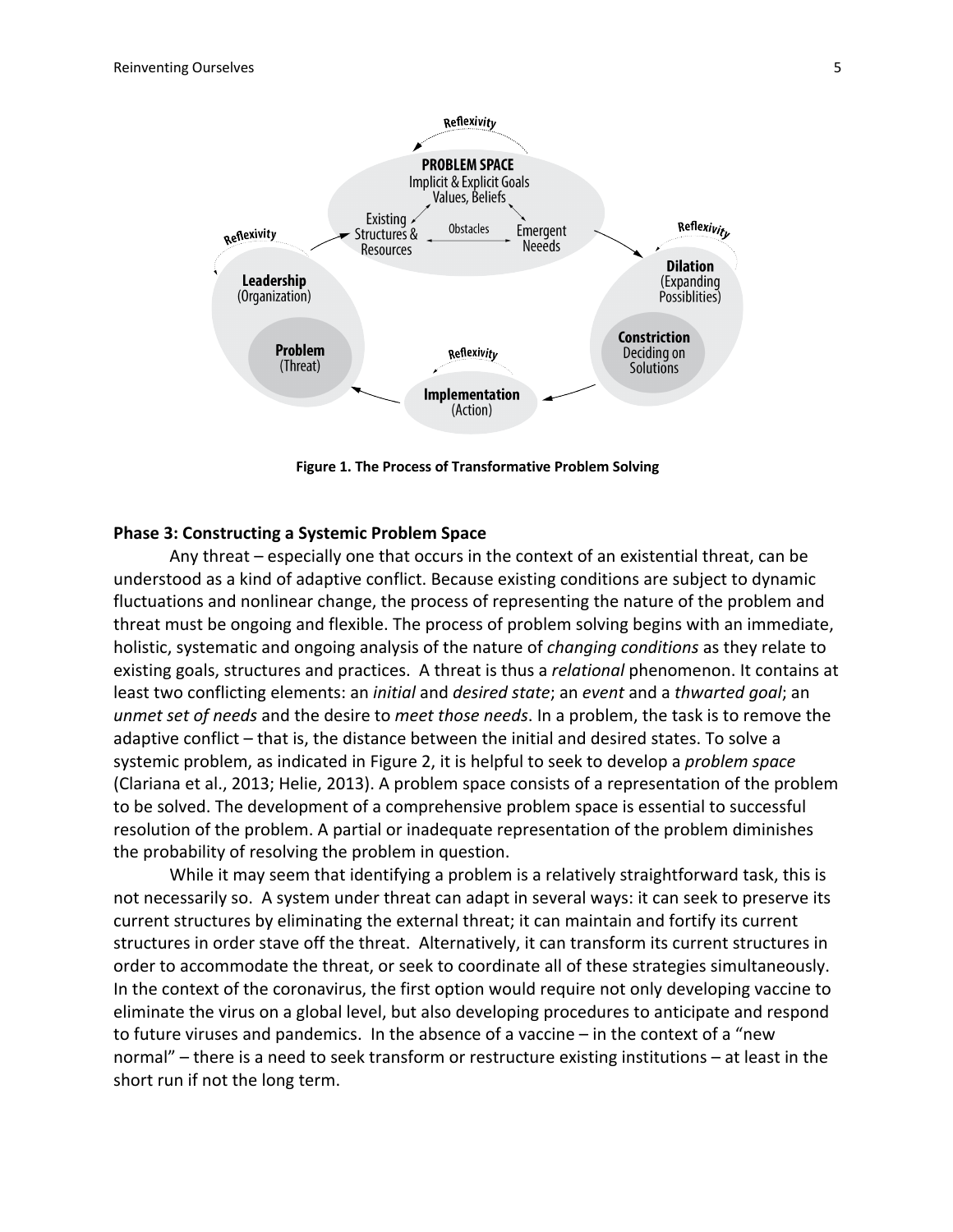It is here that reflexivity becomes important. It is necessary to assess the *full range* of the relational threat. This not only includes the changing external conditions, but also implicit and explicit assumptions, values and practices that may be thought to be fixed, sacrosanct, or otherwise unchangeable. There may also be a reluctance to re-examine core assumptions and beliefs due to the sheer scope of a threat. Examples of such range from failure to address the systemic nature of climate change; difficulties modifying the missions of business in the time of lockdown; to the reluctance of schools, colleges and universities to plan for the possibility that surges in the coronavirus may force them to maintain a system of blended online and face-toface learning for several academic years.

These challenges also exist at personal levels. For example, the requirement for universal home education during COVID-19 has raised the issue of how much autonomy parents have to direct the content, volume and delivery of education for their children, as it threatens long-held beliefs about the importance of on-site school attendance and the role of parents as 'assistants' in the educational process. All of the above signal the need for adaptive transformation in the face of a significant threat to the status quo.

#### **Phase 4: Constructing Possible Solutions Through Constructive Dilation and Constriction**

Systemic problems call for systemic solutions. Transformational problem-solving is systemic in the sense that it seeks identify multiple interrelated problems and invent solutions that reconcile the conflicting demands of multiple problems simultaneously. The goal is the transformation of a system that is less adaptable, to one that is more adaptable over both the short- and long-term. The problem to be solved is one of transforming existing structures and resources in order to meet the adaptive conflict: in the context of the organization's goals and values, what types of novel structural systems can meet the multiple needs represented in the problem space? In this context, it is not sufficient to address each need in isolation; the various needs and values must be considered in relation to each other within the proposed transformation solution. Toward this end, it is helpful to think of it as a brainstorming process, involving cycles of both *dilation* and *constriction* (Kelly, 1955). Dilation consists of the process of extending and widening the range of possible ways to meet emergent challenges. This process may identify hitherto hidden or unacknowledged relationships and constructs which might enable the construal of new meaning, or which may, indeed, be blocking transformational problem-solving.

After constructing multiple possible ways to adapt to the crisis, *constriction* of possibilities occurs in order to identify a single initial solution to the problem at hand. A novel, shared solution is synthesized through the selective and systemic integration of possible solutions proposed at the dilation stage.

# **Phase 5: Synthesizing and Implementing a Systemic Solution**

The implementation phase of transformative problem solving is indicated in Figure 4. The implementation phase should not be seen as the mere application of a fixed plan or solution. In transformational problem-solving, implementation occurs as an ongoing process of dynamic monitoring of the results of adaptive efforts. The organization should be open to flexible and continuous adjustment of the ongoing adaptive strategies in reaction to the results of monitoring. In so doing, however, the process must continue to be systematic; it is necessary to consider how any single modification in an ongoing solution will affect other elements of that system.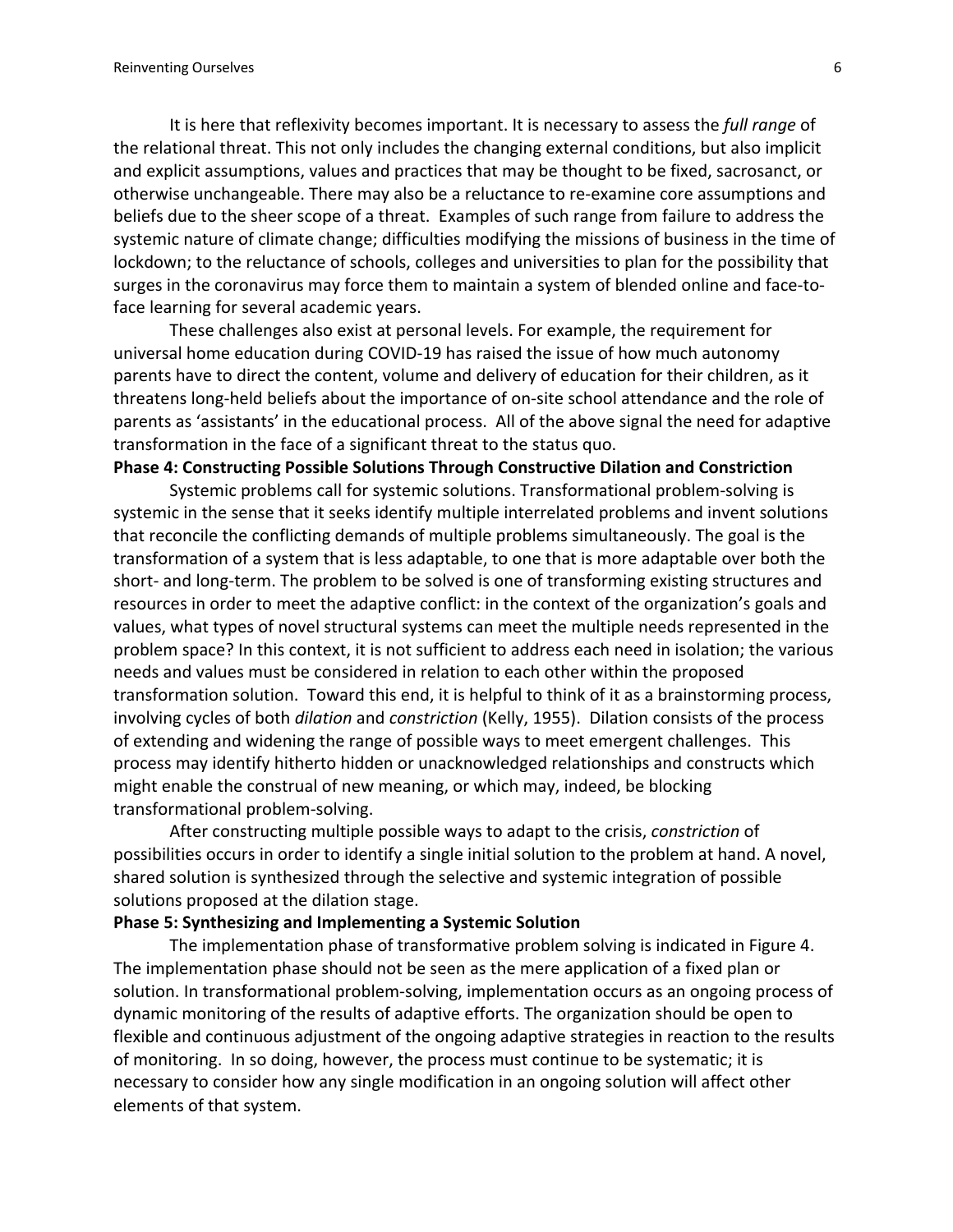The process of adaptive transformation occurs against the backdrop of deep uncertainty. It is often the case that solutions that one believes are almost certain to work will contain hidden flaws that require immediate attention. Because all adaptation requires adjusting already existing structures and resources to novel exigencies, it is often difficult to identify alternative solutions to a problem under conditions of failure. While it is possible that some problems are unsolvable, it is more likely that what makes a problem appear to be unsolvable is one's current representation of the problem. Adaptation may require structural changes that are difficult to identify because they are difficult to acknowledge. They may be implicit, unconscious or even unspeakable. This raises the importance of *reflexivity* in the process of crisis management.

### **Reflexivity in Transformative Problem Solving**

*Reflexivity* consists of the process of reflecting upon the assumptions, beliefs and values that structure human action (Carmeli et al., 2014; Eriksen, 2008). Reflexivity allows people to expose first principles and basic beliefs which we may not always be aware of in everyday action. The idea that we may not be aware of the core assumptions, values and beliefs that guide our action raises a problem: How are we to become aware of that about which we are unaware? To the extent that we are not ordinarily aware of a grounding belief, we cannot use our awareness to become aware of the said belief. How, then, is reflexivity possible? There are at least two broad processes that structure the process of reflexivity: (a) the experience of *emotion* and (b) *openness* to novelty in joint problem solving.

The experience of emotion is key to the process of reflexivity. Emotions are felt modes of engaging the world that arise in the context of shifting circumstances (Frijda, 1986; Mascolo, 2020b). As such, emotional experiences are functional processes – they alert us to changes in events that have significance to our ongoing well-being. As a result, attending to the emotions that emerge over the course of a crisis can direct attention to tacit and otherwise implicit assumptions, beliefs, and values that are under threat. In a crisis, we are often reminded of the need to keep emotions in check -- not to let strong feeling get in the way of sound judgment. While it is important for problem solvers to act with calmness and clarity, it is a mistake to think of emotions as processes that necessarily impede sound judgment.

Emotions are essential to all intentional judgments and actions (Freeman, 2000). In novel situations – such as a threat or crisis -- emotions *organize* our conscious awareness by *alerting us* to circumstances that require our attention (Lewis, 1996). In responding to a threat, negative and difficult emotions are indicators that our anticipations of our worlds have failed. They orient us to focus on the ways in which our current experience contrasts with our basic assumptions, beliefs, and values. Bearing witness to our own emotions is a central strategy for fostering reflexivity. In seeking to identify the source of our emotional experiences, we are able to identify which motives, values and concerns have been violated. We can then bring those concerns into awareness, reflect upon them, and evaluate their role in adapting to shifting circumstances.

A second source of reflexivity involves *openness to alternative perspectives* in the process of problem-solving. The process of *encountering the Other* is a central means of exposing the tacit assumptions and beliefs that organize our action. The experience of engaging with others who express novel ways of thinking, feeling and action can be jolting. In such situations, it is easy to respond pre-emptively by rejecting ideas that are novel, foreign, or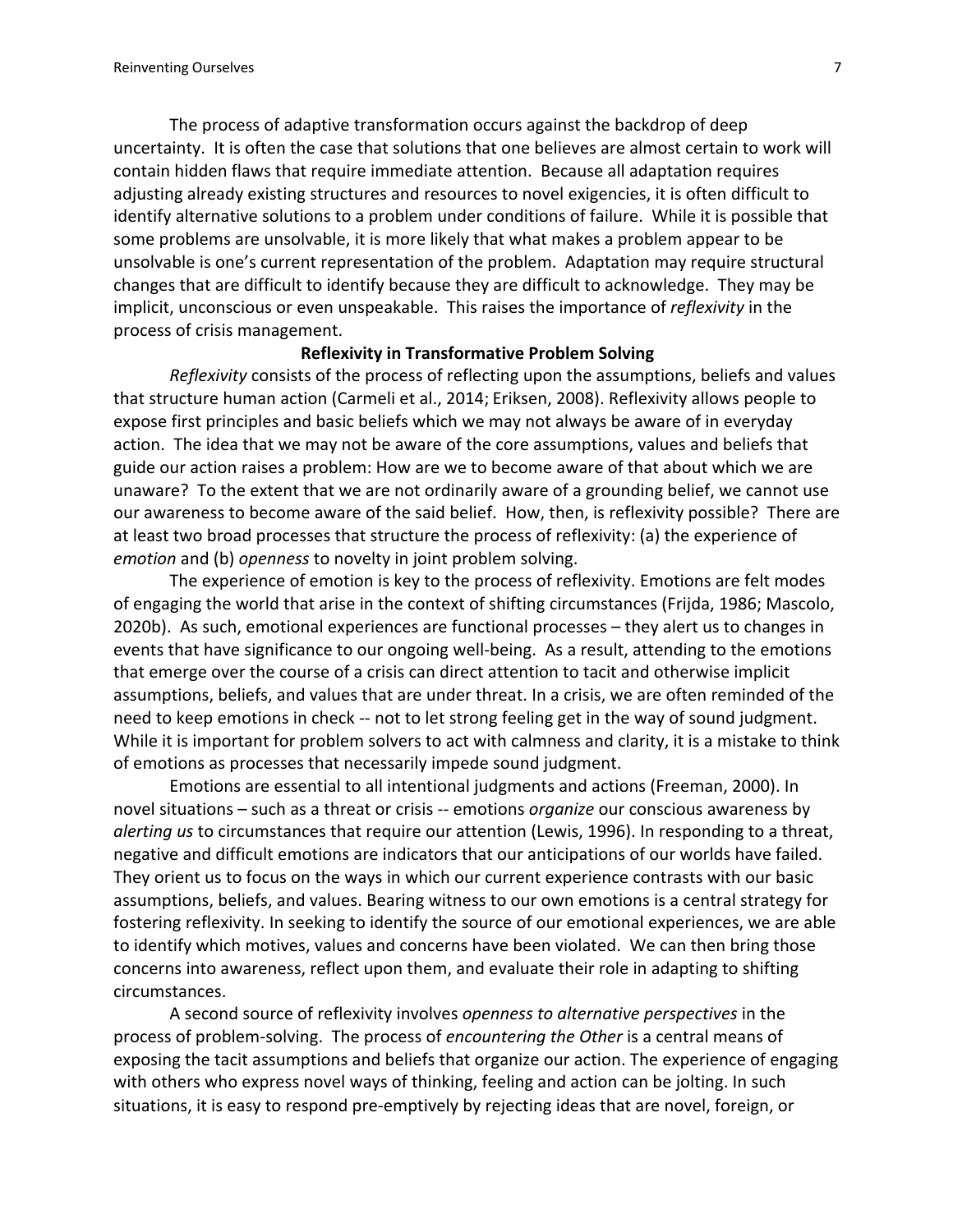which challenge our existing understandings. However, it is precisely the jolt of encountering novel perspectives that is central to the process of reflexivity. It is through our encounters with different perspectives that we are able to become aware that we have a perspective at all. The social exposure of our individual perspectives provides the impetus and opportunity for reflexivity. In a time of crisis, collaborative openness becomes a key process by which novel ways of representing and adapting to a problem can be invented.

**Transformative Problem Solving in Action: The Home Education Project** In what follows, we explain and illustrate the process of transformative problem solving with an analysis of how a group of families responded to the need to rethink their approach to educating their children in the context of the coronavirus lockdown. The project – which we call the *Home Education Project* -- arose in response to the author having been contacted independently by four mothers in lockdown.

Two were teachers of primary school-age children, who also had a total of four children of similar ages. One child had a formal diagnosis of Developmental Language Disorder (DLD) and was receiving Local Authority support in school. Both teachers were providing daily work and online teaching for their classes while the schools were shut down. Two mothers were furloughed at home with their five children. One of these children (14 years-old) had formal diagnoses of autistic spectrum disorder (ASD) and generalized anxiety – she had been out of school for three years and spent the majority of the day with grandparent caregivers. The other mother had a child who had experienced brief periods of school refusal during primary years but was now settled in the second year of secondary school. He had been identified as having developmental coordination disorder (DCD/ Dyspraxia) in primary school, but was not receiving any formal support. All the other children attended mainstream schools. None of the parents had met before the group was convened, but all four families were informally acquainted with the facilitator in her role as a specialist speech and language therapist in specialist education, or as a mentor on several online closed parent and professional groups supporting special educational and social, emotional and mental health needs.

All four expressed frustration and anxiety at being precipitated into a teaching role with the children who usually attended school. However, all four parents also clearly stated differing core values, beliefs and fears around home-schooling, school attendance and personal competence in teaching, for example: "I would feel I had given up on my child if I took him out of school"; "School is the best place for them to make friends"; "I'm too stupid to teach them"; "Some children are just not suited to school".

The process of reflexivity occurs at each phase of the transformative problem-solving process. Table 1 provides a series of examples of reflections that were motivated by emotional experiences generated by the threat. Table 1 identifies (a) a series of emotions experienced by members of the group, (b) the form of actual or impending change that structures the emotion in question, as well as (c) the reflective experiences, insights and questions raised by these emotions. As will be seen, the process of reflexivity began at the very first phase of the transformation problem solving process.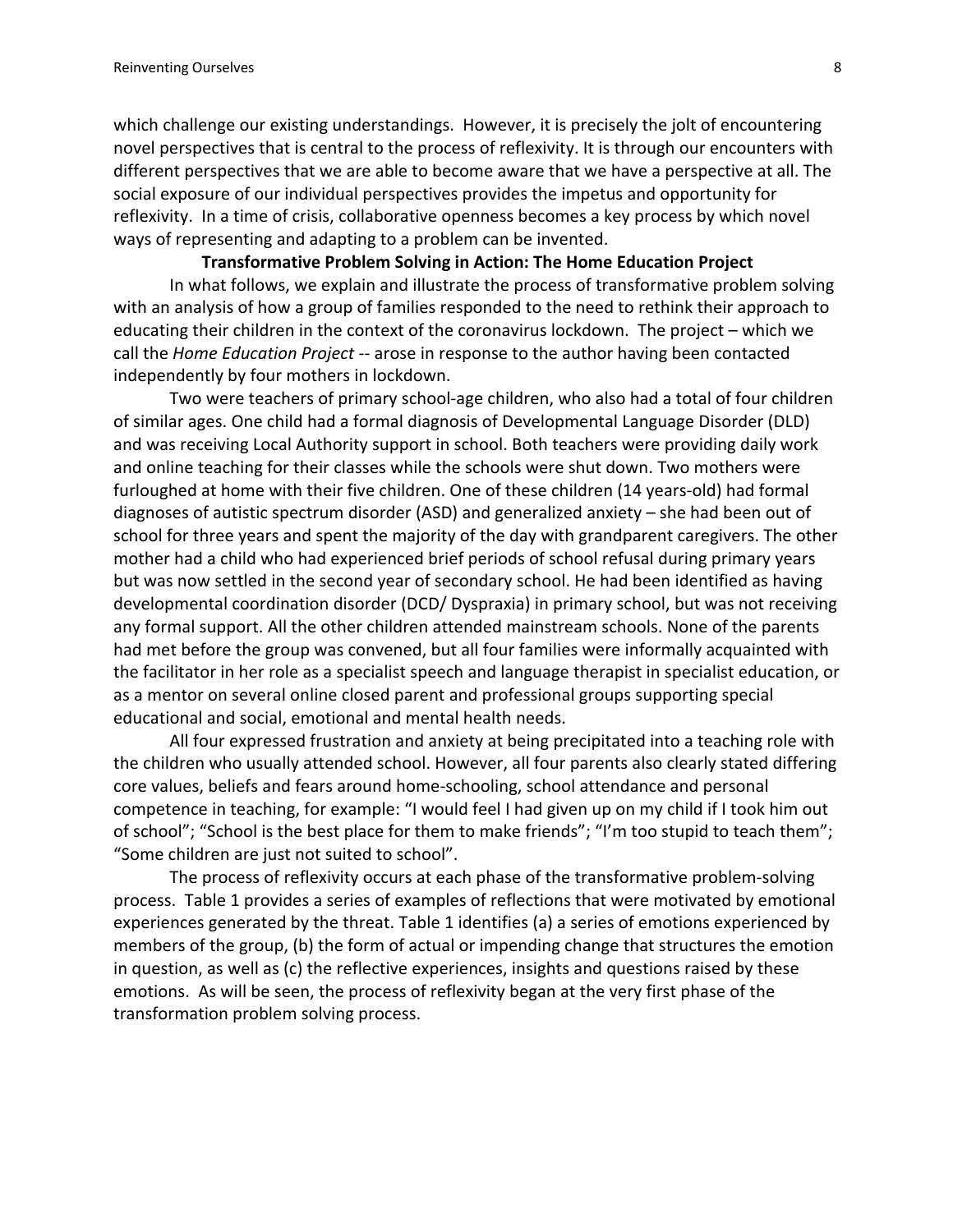| Table 1                                                         |  |
|-----------------------------------------------------------------|--|
| <b>Exposing Basic Assumptions through Emotional Reflexivity</b> |  |

|                 | <b>Shifting</b>        | <b>Emergent Questions &amp; Insights</b>                                         |
|-----------------|------------------------|----------------------------------------------------------------------------------|
|                 | <b>Relation to the</b> |                                                                                  |
|                 | World                  |                                                                                  |
| <b>Surprise</b> | Speed with             | Insights. Everything has changed. We were not ready for this. We are not in      |
|                 | which virus has        | charge of the planet. This is actually a warning about global warming. We        |
|                 | forced changes         | have to stop being so arrogant.                                                  |
|                 |                        | Questions. Do we want to change the way schools work? Are we teaching            |
|                 |                        | children to adapt to change? How do we get politicians and businesses to         |
|                 |                        | work with the world instead of exploiting it?                                    |
| Fear            | Physical safety;       | Experiences/Insights. This will go on for a long time. I can't blame my          |
|                 | loss of income;        | children for feeling small and helpless-they are! I can't bear to go back to     |
|                 | survival of the        | school refusal again. My husband will walk out if he does. My parents are so     |
|                 | institution            | vulnerable and I rely on them so much. I don't think I can do this.              |
|                 |                        |                                                                                  |
|                 |                        | Questions. How do I keep an eye on vulnerable children? Will we be blamed        |
|                 |                        | for our children's lack of progress? What will happen to my children if I get    |
|                 |                        | ill?                                                                             |
| Grief           | Loss of                | Experiences/Insights. So many people are dying; It really is the end of the      |
|                 | established            | world; I miss my life. I feel so helpless. Some things are lost; some things are |
|                 | routines,              | only changed. My feelings will change. Sometimes I don't want to get up in       |
|                 | connection,            | the mornings. I miss being with adults. I feel terrible that so many health      |
|                 | community, of          | professionals are dying.                                                         |
|                 | purpose and            | Questions. What do I do if I am too tired and overwhelmed to support my          |
|                 | meaning                | children? Am I overreacting? How will Mum feel if she dies without me            |
|                 |                        | there? Why don't we care enough about the really important people in             |
|                 |                        | society?                                                                         |
| Frustration/    | Frustration over       | Insights. The whole country is struggling with the kind of poor bureaucracy      |
| Anger           | uncontrollable         | we have fought for years. You can't blame the parents this time! We fought       |
|                 | events; blaming        | so hard to get him help/ back to school; now they have ripped it away. We        |
|                 | agents                 | were fined because she couldn't go to school- but now it's okay?                 |
|                 | responsible for        | Questions. Why didn't the government plan for this? Will we be blamed if         |
|                 | violating of           | he refuses again after this? Will we be fined or prosecuted again? Why must      |
|                 | what ought to          | I fight with them every time they are supposed to do their work? Why must I      |
|                 | be                     | suffer for their incompetence?                                                   |
| Empathy/        | Care and               | Insights. We need to support and care for each other. Competition in             |
| Compassion      | compassion for         | education is meaningless in a crisis; Cooperation will help us cope with loss.   |
|                 | the distress of        | It is okay to feel okay. We are doing our best with what we have got.            |
|                 | others.                | Education is a life-long process; time out is not important. Each family has     |
|                 |                        | different priorities. Mental health is everybody's priority.                     |
|                 |                        | Questions. What's happening to my vulnerable kids? How can I help health         |
|                 |                        | care professionals? How can I help my community? Would it help if I              |
|                 |                        | explained how we home-school our children?                                       |
| Guilt/          | Sense of not           |                                                                                  |
|                 |                        | Insights. The work I am sending is not useful. It is not meeting anybody's       |
| <b>Shame</b>    | being able to          | actual needs. It is unfair to expect parents to do my job. I have no idea if     |
|                 | live up to             | they are learning anything. I'm too uneducated to teach my own children.         |
|                 | standards of           | Every time I feel guilty, I get angry with the children. I am the reason she is  |
|                 | effectiveness          | having so many meltdowns.                                                        |
|                 |                        | Questions. Am I a terrible person because I am glad I don't have to go and       |
|                 |                        | see Dad? Am I still a teacher if I can't teach online? What do I do if I am too  |
|                 |                        | overwhelmed to support my children? How do I meet my own children's              |
|                 |                        | needs if I have to spend all my time looking after other people's children?      |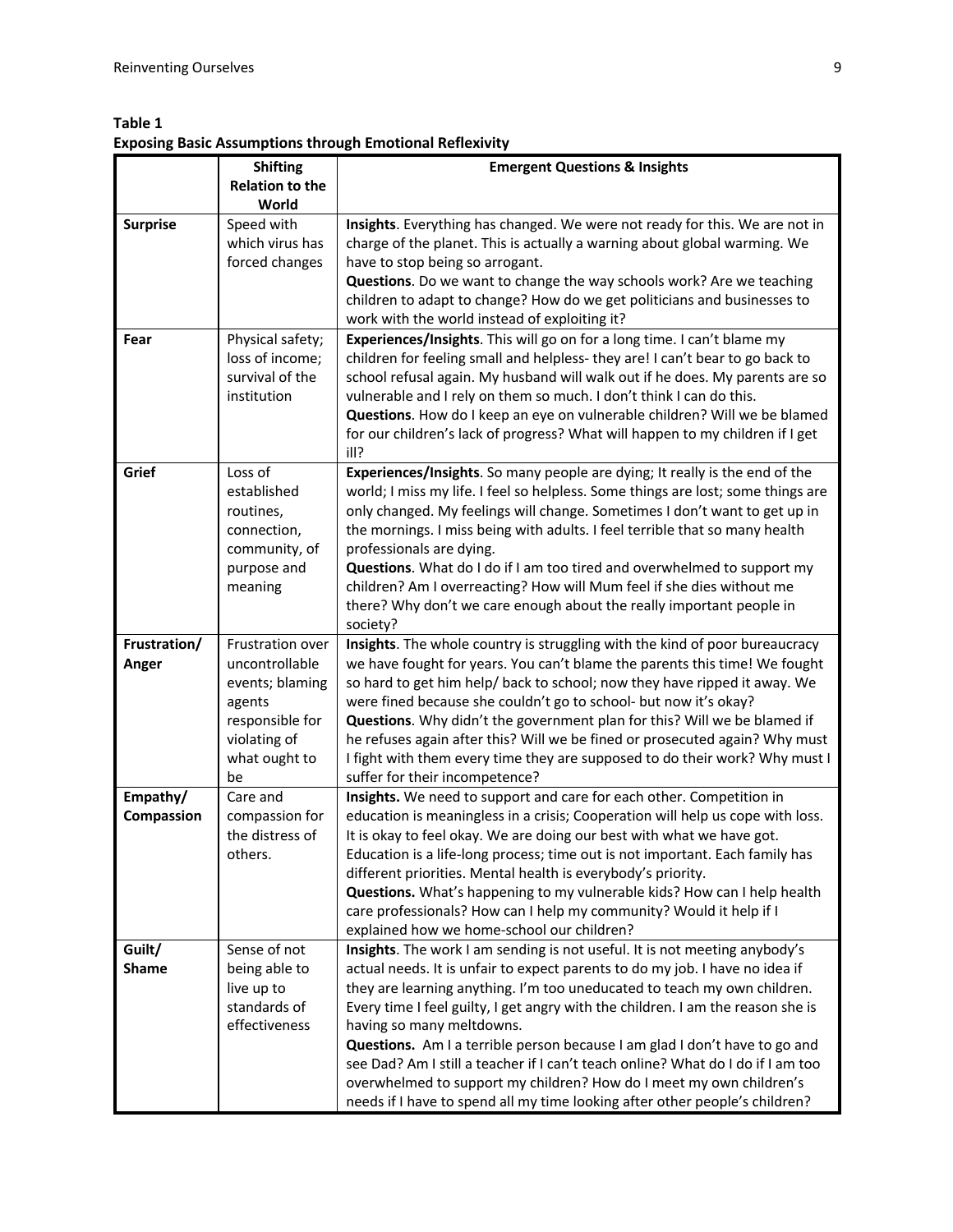#### **Encountering the Threat and Coordinating a Leadership Structure**

The impetus for the Home Education Project came about after the second author was contacted by three parents from separate online support groups (School-avoidance, Selective Mutism and Dyspraxia/ Dyslexia) seeking help and information about managing the home education load that parents were being forced to shoulder during shutdown. Coincidentally, two comments were posted on similar support websites at about the same time: "Welcome to my normal. I haven't been out of the house in weeks because my D. refuses to leave the house and won't let me either"; and "It's ironic that we are suddenly viewed as "experts" in homeschooling, after being pariahs and bad parents in the eyes of the school system for years."

Initial contact conversations enabled parents to explore the full range of the relational threat. The commonality of parental experience, identified as "failing to home-school", was enforcing shifts in core assumptions and beliefs around self-efficacy, "good" parenting, and professional identity: Parents who had previously expressed views that home-education was an "easy option" and "failing" a child, gained insight about a lack of hitherto- unknown skills. Teacher-parents recognized that they depended on the school's authority structures to carry out their role. Parents who felt that teaching was the "school's job" and blamed it for their child's lack of progress/ support realized that their own experiences of school underlay some of their avoidance of consistent parent-teacher relations. Three parents expressed fears that all their children would prefer to be at home and would demand to be home-schooled after COVID-19.

The therapist expressed the view that these sudden shifts in identity between polarizing positions such as "bad/ good parents", "novice/expert" and "competent/ incompetent" represented a dilation process that might offer opportunities for reinvention, conciliation and empowerment if guided sensitively. Thus, an offer was made to three support groups and a home-school group to convene a Zoom group, with the view to developing a co-constructed transformative solution to dealing with the "new normal" during and after COVID-19.

Group membership was open-ended, with some participants attending 2-3 sessions and then withdrawing, once they felt they had sufficient resources. Eight participants out of a total of 15 attended consistently. Five people brought friends to meetings (unexpectedly) in response to their needs, four of whom stayed. Numbers in Zoom sessions averaged around eight, although there were up to ten. It was agreed that this made the group somewhat unwieldy, and did not allow for all voices to be sufficiently heard, so sessions were repeated, with a quorum of four participants from the previous session to provide continuity and reflection.

The facilitator kept notes on the development of problem-spaces, moments of reflexive awareness, insight and shifts in belief patterns and assumptions, in order to maintain some sense of the shape of the process, as well as individual concerns and feelings. Once the group had developed a measure of cohesion, express agreement was sought to apply Personal Construct Psychology strategies to structure conversations and enrich exploration and problemsolving.

### **Constructing the Problem Space**

A problem space provides a representation of the structure of the concerns that an institution must coordinate during a time of crisis. There are many ways to structure a problem space. It is often helpful to divide the problem space into: (a) core *goals, beliefs, values and*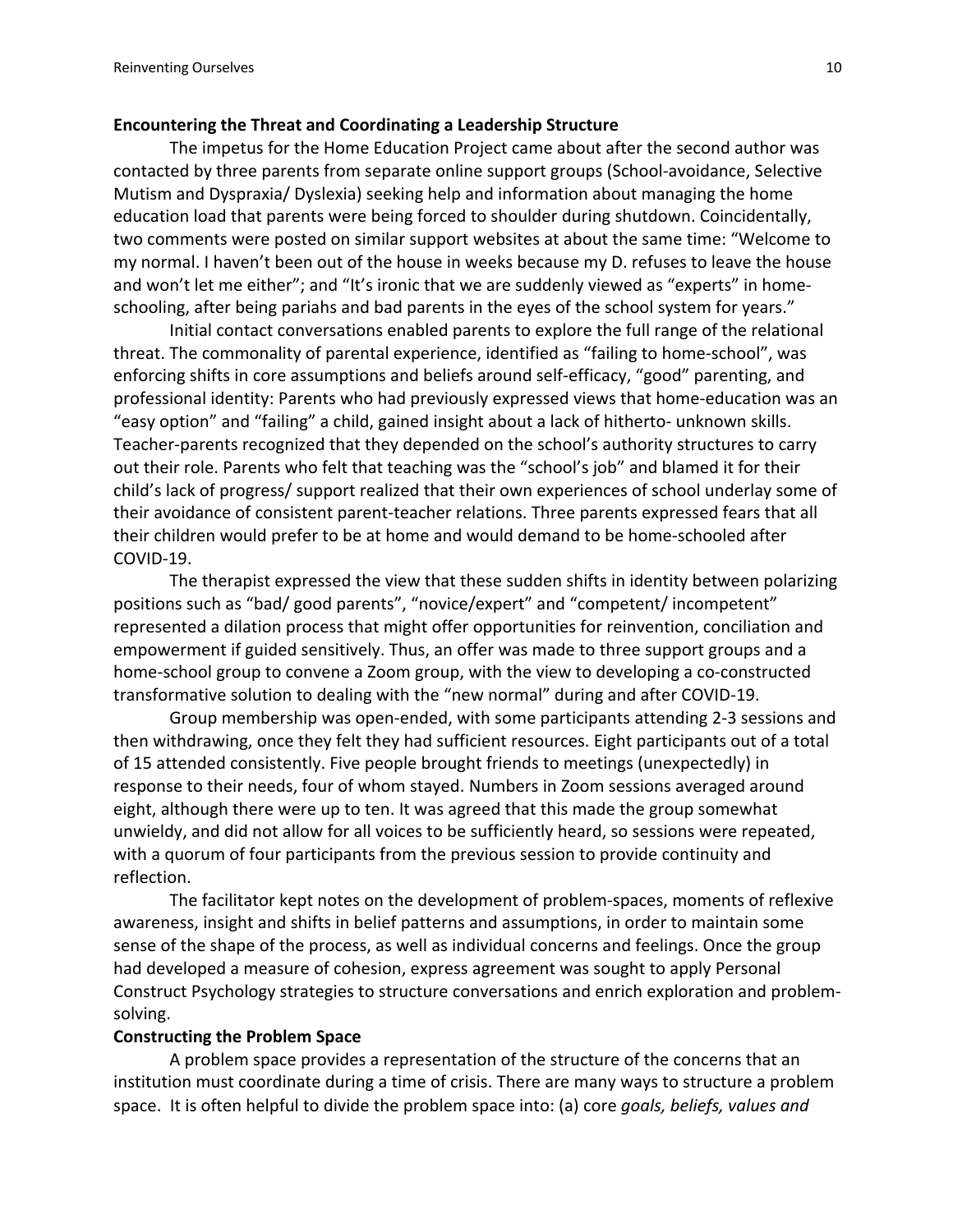*practices*, (b) existing *structures and resources*; (c) *emergent needs* that arise as a result of the crisis, and (d) *obstacles* to meeting those needs. The task of the institution is to adapt *existing structures* in order to meet *emerging needs* within the context of *core goals and values*.

*Core goals, beliefs, values and practices.* In order to reduce potential defensiveness between the school/ homeschool groups, the initial problem-space was posed as "How has COVID-19 changed your involvement in your children's education?" From this point, it was also natural to elicit beliefs regarding education, which the facilitator tracked and presented to the group. It was quickly agreed that the "Stay at Home" directive and consequent loss of experiential days out was a great source of frustration because all parents considered that to be a central pillar of home-schooling. This led to a collection of other "pillars" that reflect the assumptions, beliefs and values embraced by the group as they approached the question of home education. These pillars are represented in the top part of the problem space depicted in Figure 2.



**Figure 2. Problem Space for Home Education Project**

The group expressed surprise at the commonalities, and stated that they were expecting to be very different, given "where we were coming from." This first acknowledgement of *encountering the Other* tangibly changed the mood of the group from defensive to compassionate. One of the furloughed mothers observed that this was probably the main effect of COVID-19:

Now that "we are all in this together" (quoting government slogan) it shows how irrelevant some of the things we argue about are. We are all just trying to be good parents, really. And you have to go with your children's needs. That's what I am finding confusing about the work the school is sending through. It just doesn't seem important. He NEEDS to sit on the sofa and read stories. He's gone very small."

A further insight - "in my heart I obviously want what's best for my children; I suppose I also see schools as convenient; sometimes I forget what I disliked about school. I just put them in it." opened the group to the permeability of their Education constructs and the possibility of redefining them during lockdown.

*Existing structures and resources***.** Revisiting the "pillars" led to some fruitful sharing of resources and ideas, which shifted the position of the "too stupid to teach them" mother in the group significantly, as she proved to be resourceful and highly creative. She admitted that she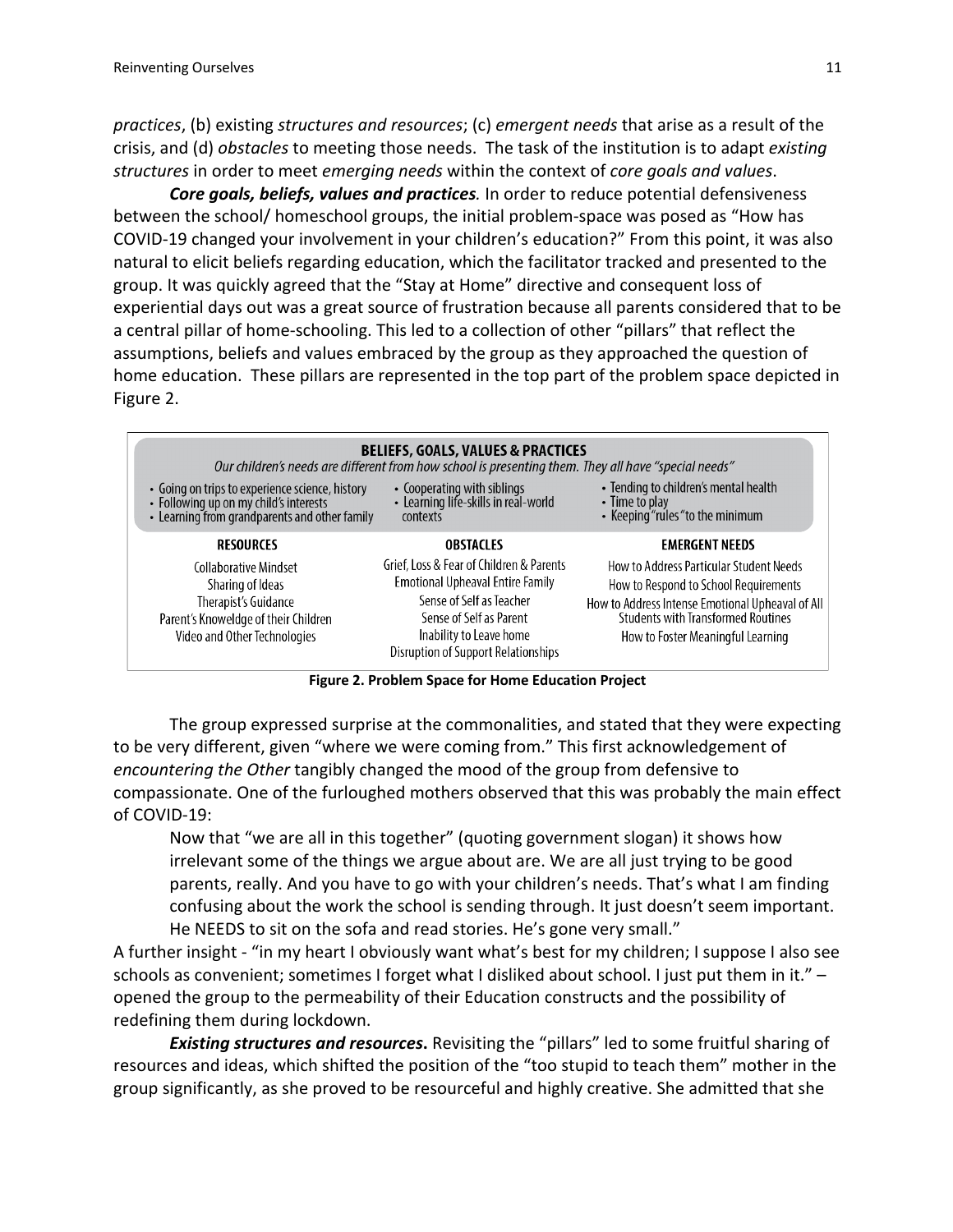was amazed that others were asking for her ideas, to which one of the teachers replied: "You are exactly the sort of person we need post-COVID. You can see how school subjects fit into everyday life and you can turn any situation into a learning experience. I wish you worked with me."This created an opportunity to introduce the concept of bipolarity in construing (Neimeyer et al., 2000) and the usefulness of exploring contrasting poles when trying to explore the "shape" or "edges" of a value or issue. There were four basic polarities that were considered to be key to transformative change. These included *flexible parenting* vs. *following the rules*; *child-centered* vs. *school-centered* teaching; *mental health* vs *educational process* as the primary need; and *taking initiative* vs. *waiting to be told what to do*.

The group was encouraged to explore the polarities and their implications over the next two meetings using two visual Personal Construct therapy techniques. The first involved *pyramiding* (Landfield, 1971; Fransella, 2005), which identifies the group's subordinate constructs for each pole by asking "What?" and "How?" questions. The second consisted of *laddering* (Fransella, 2005), which entails progressively working towards superordinate constructs on which a system is built, and which may be most resistant to change. Each member considered which pole they would prefer to be associated with and then "stepped up" to a higher superordinate construct by asking "why is this preferable?" This was followed by considering the contrasting pole and asking "why not this one?" until descriptions became selfevident or too difficult to express. This task was initially done off-line, in case it felt too exposing. However, parents began to refer to the experience spontaneously in conversation and both techniques quickly became part of common practice, with people "quickly laddering/ pyramiding to check our thinking" in the midst of conversation.

**Emergent needs that arise as a result of the crisis.** The group identified *grief* as a superordinate construct in relation to COVID-19 in the first session. Initially this was construed primarily in relation to death or fear of the death of vulnerable family members, but examination of constructs of loss in relation to grief rapidly widened the domain to include lost lifestyles and societal systems that keep us safe, fed, cared for, educated, employed and purposeful. There was a common assumption that grief is comprised of discrete stages (Kubler-Ross, 1969) so it was felt expedient to provide brief psychoeducational input on cyclical and process models of grieving (Stroebe & Schut, 1999; Gillies et al., 2014) and the importance of finding meaning in the experience. An additional National Health Service document, entitled *Grief after Bereavement or Loss* provided a list of common symptoms and mentioned that not all symptoms were present all the time.

Parents of children with school refusal and learning difficulties also shared some of their ongoing experiences of grief in relation to their children, and expressed emotion around being members of outgroups, struggle and rejection in "normal life". The group's response was entirely compassionate. They expressed the belief that grief and loss needed further exploration and "mapping" on both a personal and group level. It was suggested that those who wished to, could create pyramids on *lost-remaining* construct poles, by asking "How do I know it is lost? What is in its place?" in order to examine the personal and group implications of the different types of loss being experienced in the group. This exercise was done off-line, as members considered that it might be too personal to share, but was spontaneously referenced during ensuing discussions pertaining to grief and change.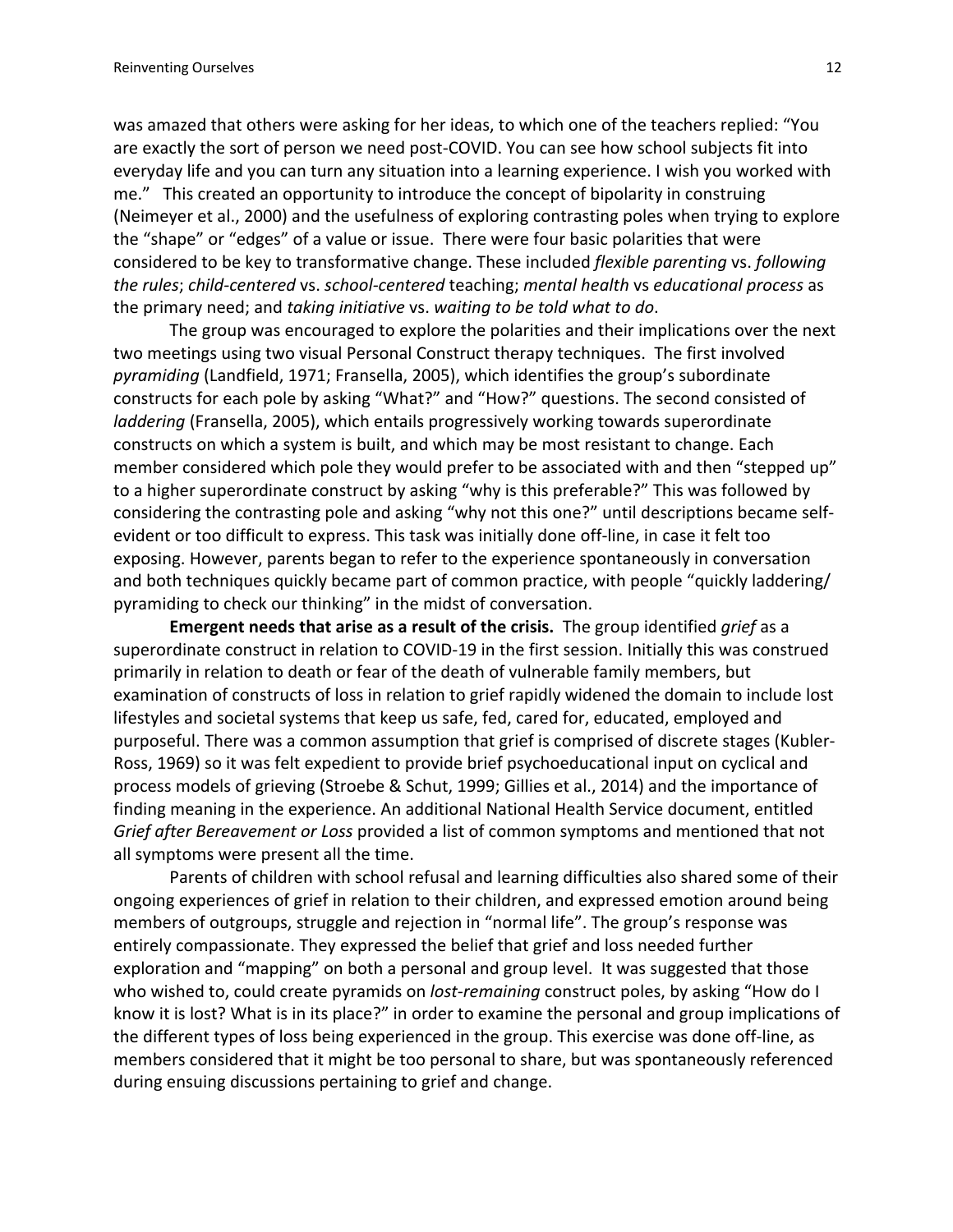### **Constructing Solutions through Dilation and Constriction**

The quality of problem solving is deeply organized by one's representation of the problem. This point was aptly illustrated in the deliberations of the Home Education Group. As shown in Figure 2, the primary problem is one of fostering meaningful learning in children in the context of the COVID lockdown; the deep sense of grief, loss, confusion and fear experienced by both children and parents; the special learning and emotional needs of all the children and not just those with special needs; demanding school requirements; and the selfdoubt of the parents. Early in the brainstorming process, the group agreed that, given the emotional difficulties created in children as a result of a disruption to their routines, there was "need to keep 'rules' to a minimum." Too many demands on the children led to increasing emotional escalation and social withdrawal. The group acknowledged that it was time to "experiment with different ways of doing things." Members reported oscillating between *confronting* and *avoiding the tasks* of grieving. They experienced difficulty responding to school demands and the uncertainty that accompanied contradictions in the school's "official" responses to the crisis.

The brainstorming process followed a series of loosely structured steps. These steps are depicted in Figure 3. Efforts to create a solution to the problem of structuring the education of the children moved through a series of internal conflicts within the problem space. The process began with (I) the registration of the crisis, and the lockdown placed upon the community. At Step II, parents and children responded to the lockdown with feelings of grief, loss and confusion. The school responded to the crisis by attempting to promulgate a set of learning

standards throughout the parenting community. Tailored primarily to students without special needs, these standards imposed high demands on all the students, but especially on those with additional learning needs. At Step III, as parents attempted to use the standards to teach their children, they experienced difficulty. The lockdown created high degrees of emotional upheaval on the part of the students; students had considerable difficulty adjusting to the lockdown environment. Feeling as if they "should" have been able to teach their children, the parent/teachers reported shame, guilt and feelings of self-doubt. In this way, parents experienced a conflict between their sense of competence as teachers and parents and their sense that they were unable to support their children's fundamental developmental needs. This, in turn, threatened the heart of their parenting identity, beliefs and values.



At Step IV, as a result of their work with the therapist, the group was able to represent their sense of grief and loss, as well as their awareness that their children's learning and emotional needs were in conflict with school demands. The resolution of this conflict occurred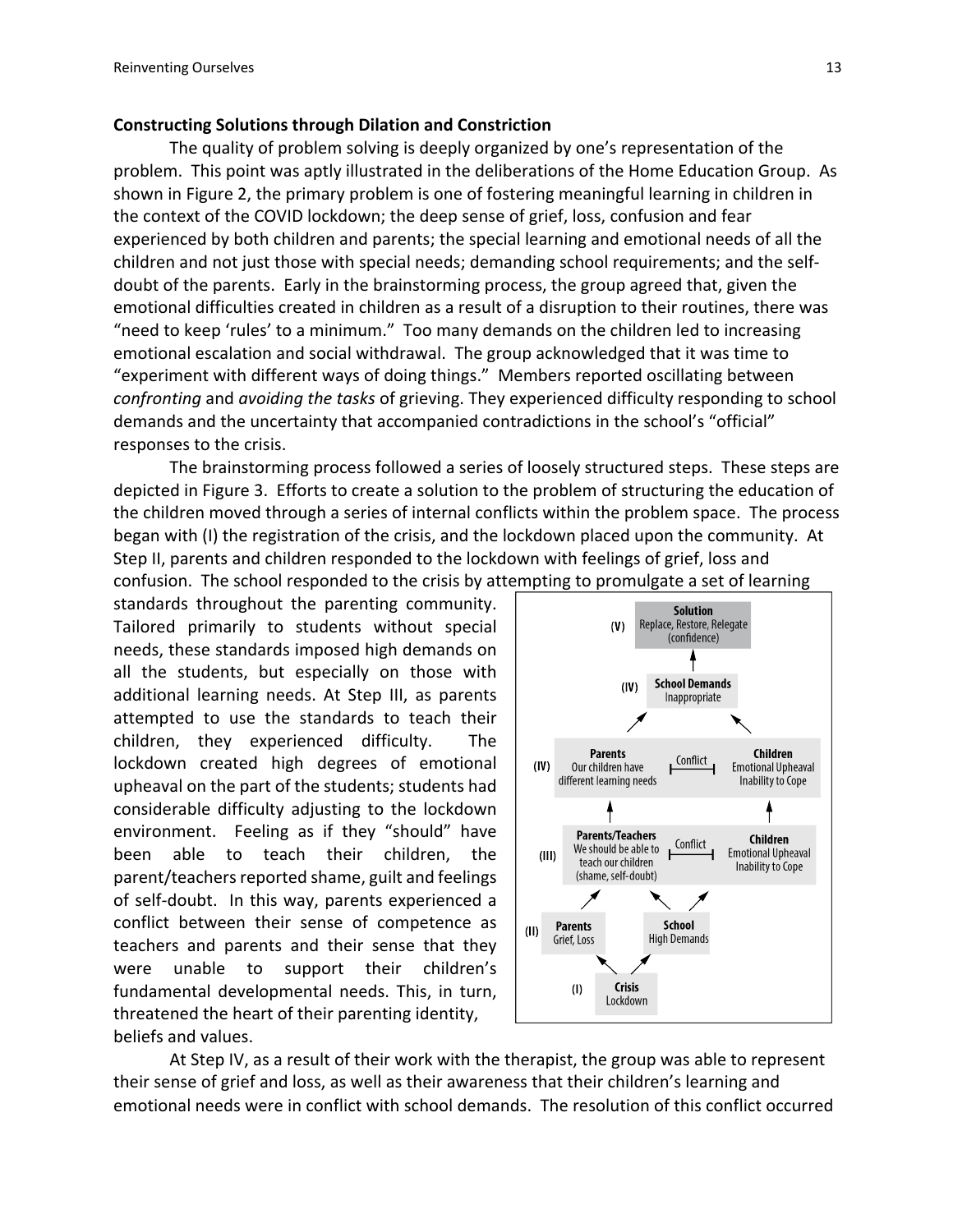at Step V with the construction of an awareness that the school's demands were indeed inappropriate for their children, and particularly for those with special needs. This insight allowed a dramatic transformation of the problem space. Realizing that they could indeed rely upon their own expertise as teachers and parents, the group was able to agree that their children's emotional needs should take precedence over the academic demands imposed by the schools. With renewed confidence, the group directed their efforts toward restructuring their teaching around their children's emotional needs rather than around the curriculum provided by the school.

# **Synthesizing and Implementing the Solution**

Formative insight was provided by a parent who revisited the four original polarities and realized that they could be laddered to explain the group's rationales for changing their approach to home education. The process of constructing the formative insight is depicted in Figure 4.



**Figure 4. Constructing the Formative Insight**

This led to the proposition that there were three possible categories of oscillating response to the home-schooling burden:

- REPLACE: Parents looked for learning aids online and used them to turn everyday events into experiential learning e.g. walking-the-dog-Geography. Children with special interests were encouraged to produce teaching materials about their subject.
- RESTORE: Children identified a preferred task and a formal "learning space" during the day. The child controlled the type of task and duration of the work. Parents provided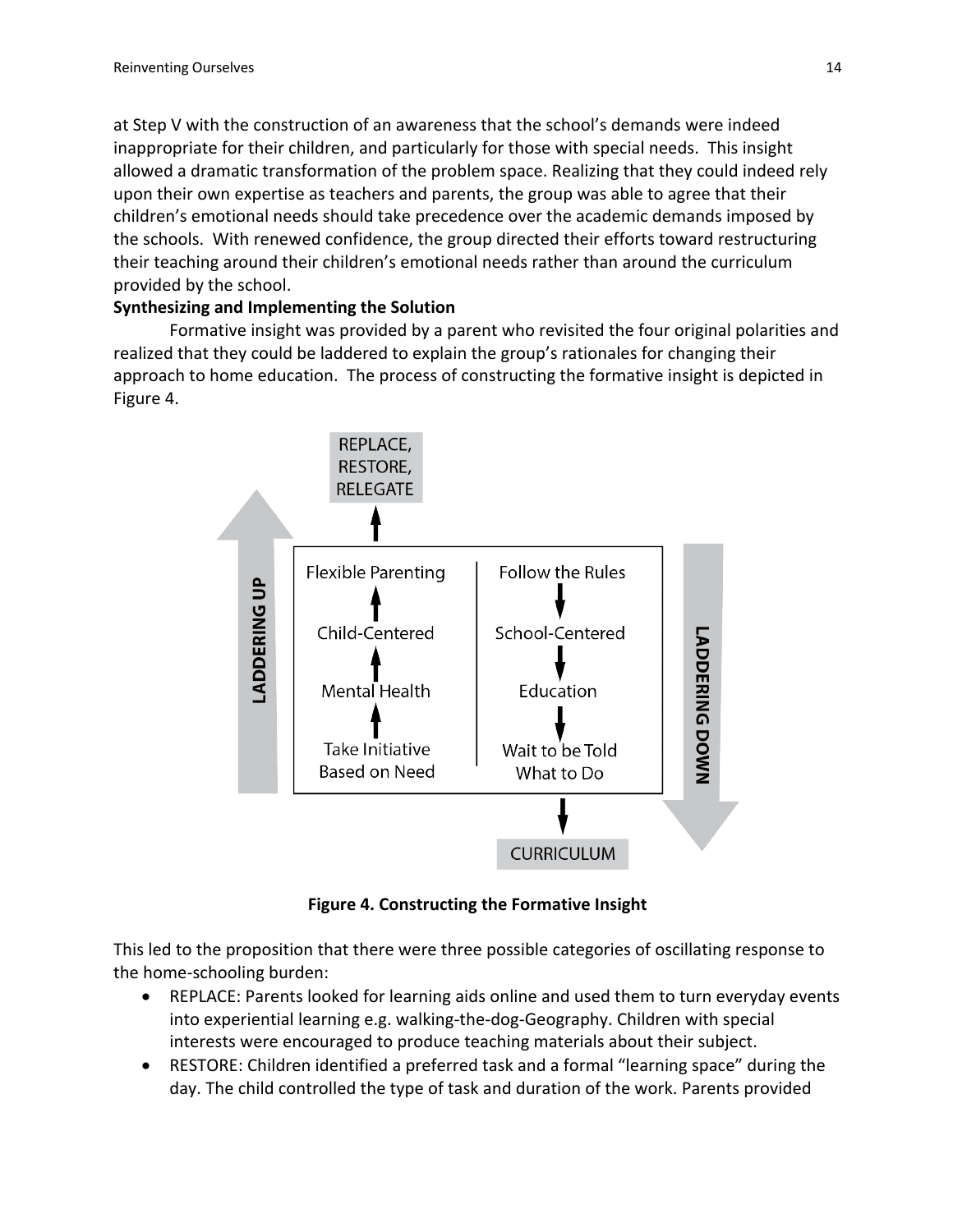snacks and drinks "to boost brain energy" and admired the final product, using language that fostered awareness and problem-solving.

• RELEGATE: Children rated tasks on a 1 -5 scale, with 5 being "waste of my time". Anything rated 4 or 5 (poorly laid out; make-work or repetitive) was summarily deleted. 3 could be kept and considered if it was a topic of interest. Tasks rated 1 or 2 became source materials for REPLACE and RESTORE.

The teachers felt that they had sufficient evidence to support their decisions and gleefully discarded the work they felt they were torturing their school- families with. They replaced it with a letter outlining "the three R's" above and emphasizing the importance of play and mental health, which they sent to both their places of employment and their own children's schools!

### **Conclusion**

Transformative problem-solving enabled a group of families to rise to the challenge of meeting their children's educational and mental health needs in the face of the COVID-19 crisis in the UK in 2020. Through a process of reiterative emotional reflexivity, scaffolded by visual therapeutic personal construct strategies, the group was able to *encounter the threat; develop a systemic problem-space; initiate systemic problem-solving* and *dynamic implementation and monitoring.* The Home Education Project enabled the group to explore their assumptions, beliefs and values around parenting and education; acknowledge a significant emergent need in the form of grief and recognize that the solution to their difficulties lay in seizing the initiative and creating systemic changes in existing educational structures.

This was empowering experience for all concerned and participants have developed strong working and personal relationships, with the result that their children are now in contact online and asking to meet up when lockdown is lifted. Two parents recently undertook a survey of all the children's attitudes to school, which revealed strong similarities between schoolattenders and refusers. These results have increased their determination to push for mental health to be a core construct in curriculum and school management, and to foster a system which encourages transformative problem-solving.

The group continues to meet, but the focus has shifted to planning on how to develop a systematized approach to initiating a recovery process in their schools, families and homeschool groups. The proposal includes deliberately scaffolding conversations, using the visual techniques described in this paper; to create a "roadmap with diagrams" that will enable people to listen and connect with the core of one another's narratives. There is a strong belief that recovery needs to start with all the adults in the system, including ancillary and site staff, in order to acknowledge the collective experience and to systematize a transformative climate in schools. It is hoped that by modelling *emotional reflexivity* and *openness to alternative perspectives* for the children, the adults will be able to equip them with some of the resilience and problem-solving capacities that they will need post-COVID 19 and beyond.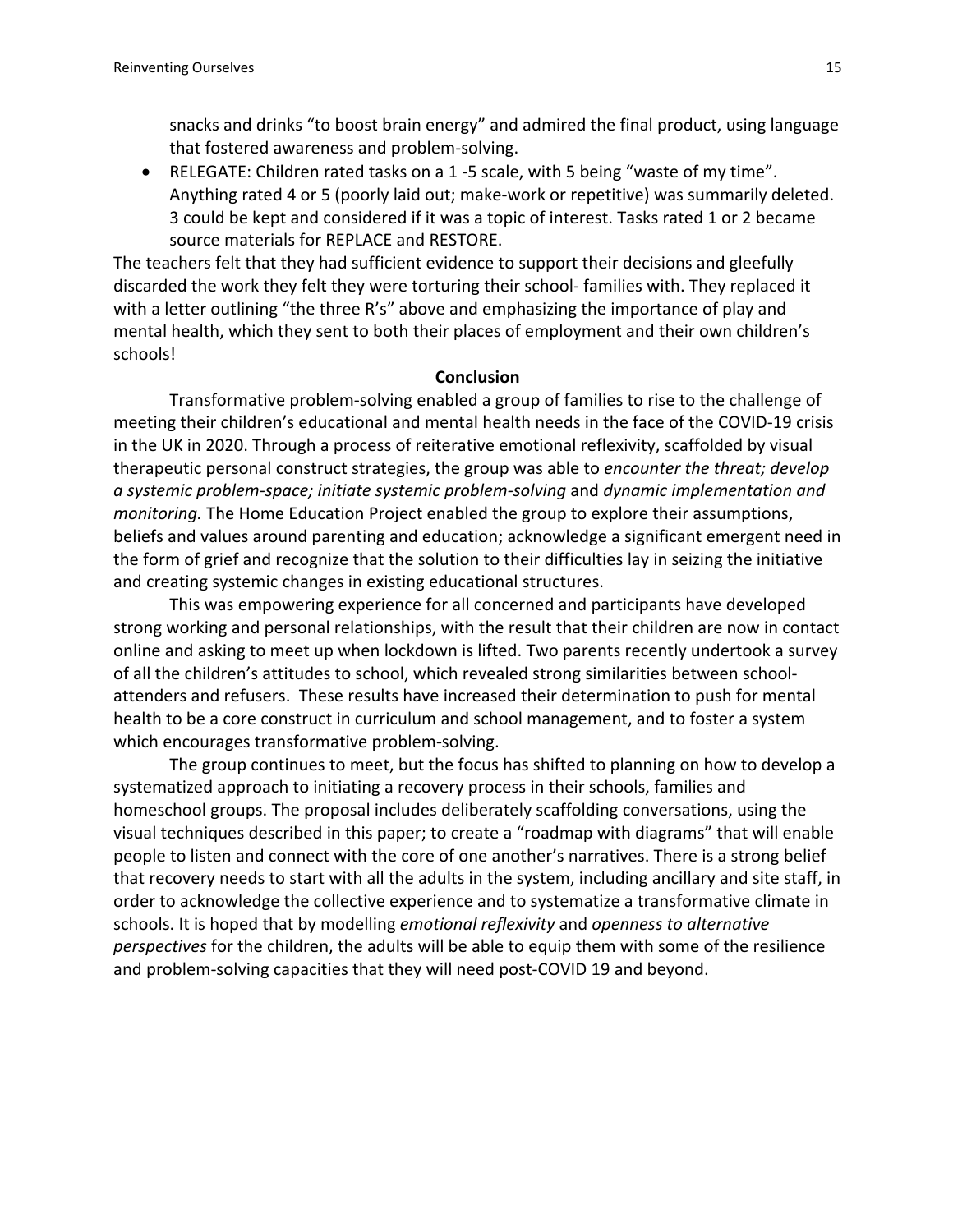# **References**

Burnes, B. (2009). Reflections: Ethics and organizational change–Time for a return to Lewinian values. *Journal of Change Management*, *9*(4), 359-381.

http://dx.doi.org.proxy3.noblenet.org/10.1080/14697010903360558

- Carmeli, A., Sheaffer, Z., Binyamin, G., Reiter, P. R., & Shimoni, T. (2014). Transformational leadership and creative problem-solving: The mediating role of psychological safety and reflexivity. *The Journal of Creative Behavior*, *48*, 115–135. 115–135. https://doiorg.proxy3.noblenet.org/10.1002/jocb.43
- Clariana, R., Engelmann, T., & Yu, W. (2013). Using centrality of concept maps as a measure of problem space states in computer-supported collaborative problem solving. *Educational Technology Research & Development*, *61*, 423–442. https://doiorg.proxy3.noblenet.org/10.1007/s11423-013-9293-6
- Deloitte (2020a). Resources for resilient leadership. https://www2.deloitte.com/global/en/pages/about-deloitte/articles/the-heart-ofresilient-leadership.html
- Deloitte (2020b). A Human-first approach as you recover and thrive. https://www2.deloitte.com/content/dam/Deloitte/global/Documents/About-Deloitte/COVID-19/gx-consumer-COVID-19-shaping-the-future-through-digital.pdf
- Deloitte (2020c). Build Back Better: Respond, Recover and Thrive. https://www2.deloitte.com/uk/en/pages/regions/articles/build-back-better-respondrecover-thrive.html
- Eriksen, M. (2008). Leading adaptive organizational change: Self-reflexivity and selftransformation. *Journal of Organizational Change Management*, *21*(5), 622–640. https://doi-org.proxy3.noblenet.org/10.1108/09534810810903252
- Fransella, F. (2005). From Theory to Research to Change. In F. Fransella (Ed.), *The essential practitioner's handbook of personal construct psychology.* (pp. 95–106). John Wiley & Sons Ltd.
- Freeman, W. (2000). Emotions is essential to all intentional behaviors. In M. C. Lewis & I. Granic (Eds), *Emotion, development, and self-organization* (pp. 209-235). Cambridge University Press. https://doi-org.proxy3.noblenet.org/10.1017/CBO9780511527883.010
- Fogel, A. (1993). *Developing through relationships*. University of Chicago Press.
- Ford, J. D., Ford, L. W., & McNamara, R. T. (2002). Resistance and the background conversations of change. *Journal of organizational change management*, *15*(2), 105–121https://doiorg.proxy3.noblenet.org/10.1108/09534810210422991
- Frijda, N. (1986). *The emotions*. Cambridge University Press.
- Gilles, J.., Neimeyer, R. A., & Milman, E. (2014). The meaning of loss codebook: Construction of a system for analyzing meanings made in bereavement. *Death Studies, 38*, 207-216. https://doi-org.proxy3.noblenet.org/10.1080/07481187.2013.829367
- Helie, S. (2013). *The psychology of problem solving: An interdisciplinary approach* (S. Helie (Ed.). Nova Science Publishers.
- Kegan, R., & Lahey, L. L., (2016). *An everyone culture: Becoming a deliberately developmental organization*. Harvard Business Review Press.
- Kelly, G.A. (1955/1991) *The psychology of personal constructs* (2 vols.). Routledge.
- Kotter, J. (2008). *A sense of urgency*. Harvard Business Review Press.